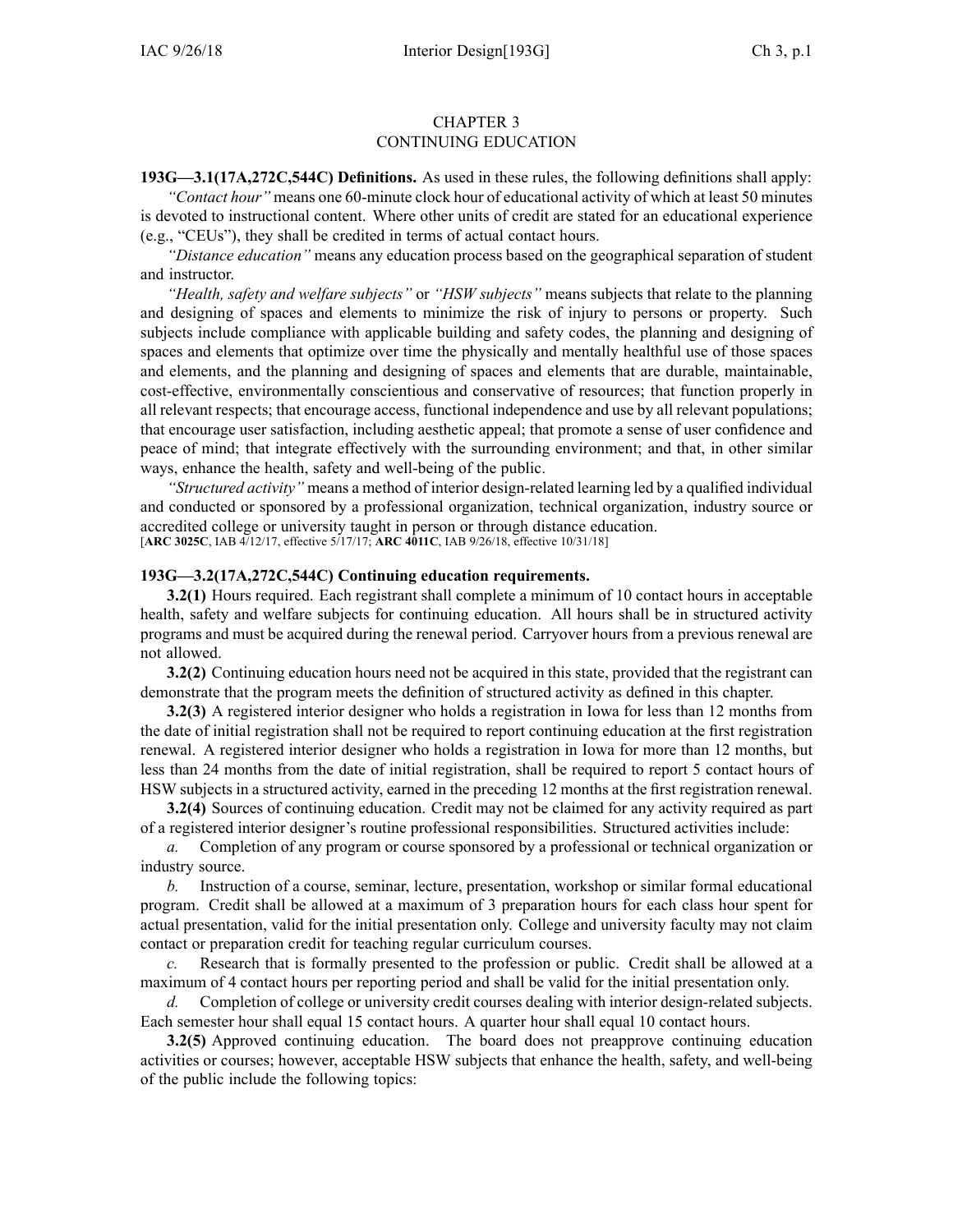*a.* Life safety, ADA, and other building and safety codes, standards and administrative regulations governing the practice of interior design.

- *b.* Safety and security.
- *c.* Physical and mental health issues.

*d.* Topics that relate to human physiology, perception, anthropometrics, ergonomics, psychology,

sociology, ecology and cultural factors.

- *e.* Energy efficiency.
- *f.* Environmental issues.
- *g.* Accessibility and universal design.
- *h.* Materials and methods.
- *i.* Building systems.
- *j.* Statutes and rules relating to interior design regulation.
- *k.* Professional ethics.
- *l.* Legal aspects of professional practice.
- *m.* Construction documents and services.
- *n.* Project administration.

[**ARC [3025C](https://www.legis.iowa.gov/docs/aco/arc/3025C.pdf)**, IAB 4/12/17, effective 5/17/17; **ARC [4011C](https://www.legis.iowa.gov/docs/aco/arc/4011C.pdf)**, IAB 9/26/18, effective 10/31/18]

## **193G—3.3(17A,272C,544C) Controls and reporting.**

**3.3(1)** An applicant for registration renewal may be requested to provide, in such manner and at such time as prescribed by the board, <sup>a</sup> signed statement, under penalty of perjury, on forms provided by the board, setting forth the continuing education in which the registrant has participated.

*a.* When an applicant is requested to provide <sup>a</sup> listing of the continuing education completed for structured activities, the information shall include:

- (1) School, firm or organization conducting the course.
- (2) Location of course.
- (3) Title of course or description of content.
- (4) Principal instructor.
- (5) Dates attended.
- (6) Hours claimed.
- *b.* Reserved.

**3.3(2)** The board will verify, on a random basis, information submitted by registrants. If an application for renewal is not approved, the applicant will be so notified and may be granted <sup>a</sup> period of time by the board in which to correct the deficiencies noted.

**3.3(3)** Primary responsibility for documenting the requirements rests with the registrant, and evidence to suppor<sup>t</sup> fulfillment of those requirements must be retained for <sup>a</sup> period of five years subsequent to submission of the repor<sup>t</sup> claiming the credit. Satisfaction of the requirements, including retention of attendance records and written outlines, may be accomplished as follows:

For courses taken for scholastic credit at accredited universities and colleges, evidence of satisfactory completion of the course is sufficient; for noncredit courses taken, <sup>a</sup> statement of the hours of attendance, signed by the instructor, must be obtained by the registrant.

*b.* For correspondence courses and formal independent study courses, written evidence or <sup>a</sup> certificate of completion from the sponsor or course provider shall be obtained by the registrant.

*c.* In all other instances, the registrant must maintain <sup>a</sup> record of the information listed in paragraph [3.3\(1\)](https://www.legis.iowa.gov/docs/iac/rule/193G.3.3.pdf)*"a"* and <sup>a</sup> copy of the course outline prepared by the course sponsor.

**3.3(4)** The registrant is responsible for maintaining verification of claimed credit for <sup>a</sup> minimum of five years subsequent to submission of the repor<sup>t</sup> to the board office. Acceptable verification may be presented with <sup>a</sup> course completion certificate or <sup>a</sup> college transcript. [**ARC [3025C](https://www.legis.iowa.gov/docs/aco/arc/3025C.pdf)**, IAB 4/12/17, effective 5/17/17]

**193G—3.4(17A,544C) Hearings.** If the board disallows any continuing education hours, the registrant shall have 60 days from notice of such disallowance to either provide further evidence of having completed the continuing education hours disallowed or remedy the disallowance by completing the